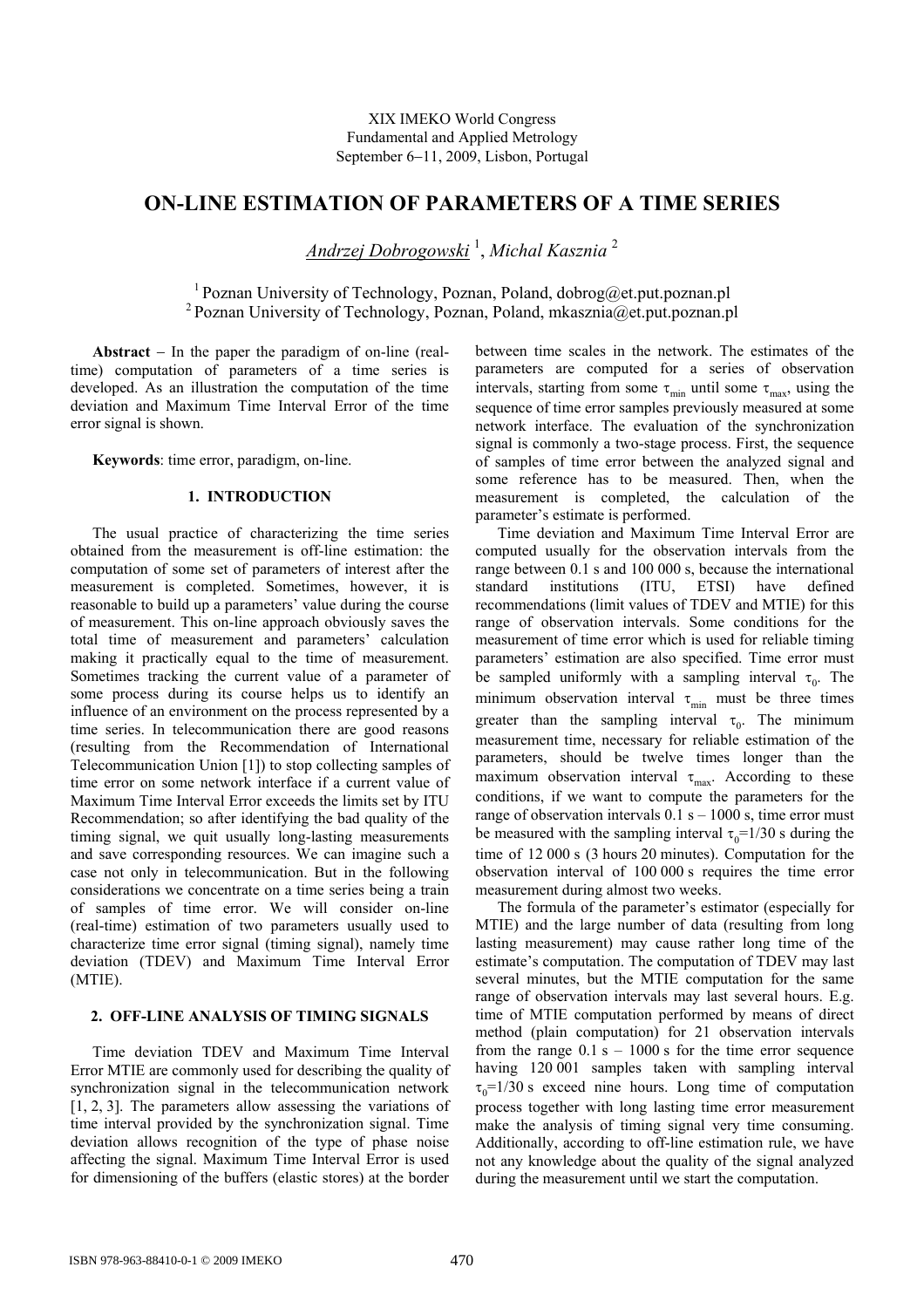#### **3. PARADIGM OF ON-LINE COMPUTATION**

A general paradigm of on-line computation is: *compute all what you can compute till a given moment and recognize and store at this moment all current outcomes you can profitably use in the forthcoming computation, but remember that all necessary job has to be done before the next sample (next item of a time series) is gained*. The form of the current outcomes depends on the expression for a parameter's estimator. The current outcomes might be some sums (e.g. TDEV) or some series of extremes (e.g. MTIE).

Very often the computed parameter of a time series is a function of some measurement's time dependent parameter. The set of the values of that parameter grows in number along the course of measurement of time series items. Growing number of observation intervals (windows) on which TDEV and MTIE depend is a good example. In such situation we are interested in some collection of the time series parameter's estimates conditioned on different values of the measurement's time dependent parameter.

Obviously, on-line computation becomes more complicated in such case as we have to perform parallel (quasi-parallel) computing. The reduction of a primary data (raw data), whenever it is possible, may ease the computation.

The aspects of real-time parallel computing will be illustrated in the examples of TDEV and MTIE.

## **4. REAL-TIME TDEV COMPUTATION**

In order to gain some knowledge about the quality of a timing signal, we usually compare it with some reference, thus obtaining time error signal  $x(t)$  [1, 2, 3]. Computation of time deviation involves the averaging of second differences of time error signal  $x(t)$ , assuming a negligible influence of frequency drift [4].

The formula for the estimator of the time deviation TDEV  $[1, 2, 3]$  takes the form:

$$
TDEV(\tau) = \sqrt{\frac{1}{6n^2(N-3n+1)} \sum_{j=1}^{N-3n+1} \left[ \sum_{i=j}^{j+n-1} (x_{i+2n} - 2x_{i+n} + x_i) \right]^2} \tag{1}
$$

where  $\{x_i\}$  is a sequence of *N* samples of time error function *x*(*t*) taken with interval  $\tau_0$ ;  $\tau = n\tau_0$  is an observation interval. To simplify the calculation of sums in (1) TDEV estimator's formula is rearranged to the form [4]:

$$
T\hat{D}EV(n\tau_0) = \sqrt{\frac{1}{6} \cdot \frac{1}{N-3n+1} \cdot \frac{1}{n^2} \sum_{j=1}^{N-3n+1} S_j^2(n)}
$$
 (2)

where

$$
S_j(n) = S_{j-1}(n) - x_{j-1} + 3x_{j+n-1} - 3x_{j+2n-1} + x_{j+3n-1} \quad (3)
$$

$$
S_1(n) = \sum_{i=1}^{n} (x_{i+2n} - 2x_{i+n} + x_i)
$$
 (4)

The indexes in the formula for TDEV estimator must be changed in the case of the real-time calculation. We have no access to the time error samples indexed by  $i+n$  or  $i+2n$  for a time instant described by index *i* (currently measured sample). This rearrangement of indexes was performed in [5]. After changing the indexes of the simplified formulae (2-4), we have obtained:

$$
T\hat{D}EV_i(n\tau_0) = \sqrt{\frac{1}{6} \cdot \frac{1}{i - 3n + 1} \cdot \frac{1}{n^2} S_{ov,i}(n)}
$$
(5)

where  $S_{\text{ov},i}(n)$  is the overall sum updated for each sample *i*, given in the form:

$$
S_{ov,i}(n) = S_{ov,i-1}(n) + S_i^2(n)
$$
 (6)

where

$$
S_i(n) = S_{i-1}(n) - x_{i-3n} + 3x_{i+2n} - 3x_{i+n} + x_i, i > 3n \quad (7)
$$

$$
S_{3n}(n) = \sum_{j=2n+1}^{3n} \left( x_j - 2x_{j-n} + x_{j-2n} \right) j > 2n \tag{8}
$$

Finally, the operations of TDEV computation for the *i*-th sampling interval are performed using the formula (9) [5]:

$$
T\hat{D}EV_i(n\tau_0) = \sqrt{\frac{1}{6n^2(i-3n+1)}\Big[S_{ov,i-1}(n) + (S_{i-1}(n) + \Delta_i(n))^2\Big]} (9)
$$

where

$$
\Delta_i(n) = x_i - 3x_{i+n} + 3x_{i+2n} - x_{i-3n} \tag{10}
$$

As a result of the rearrangement of the parameter's formula, in order to compute TDEV, for a current sampling instant *i* and given observation interval  $\tau = n\tau_0$ , we need the values of appropriate sum  $S_{\text{ov}}$ <sub>i−1</sub>(*n*) and  $S_{\text{i}-1}(n)$ , currently measured sample  $x_i$  and the samples  $x_{i-n}$ ,  $x_{i-2n}$ , and  $x_{i-3n}$ previously measured and stored in memory.

The formula of TDEV estimator (1), the TDEV estimator given by the simplified formulae (2-4), and the formula in the form given by (9) for the sampling instant *i*=*N*, are identical. The formula (9) allows us to perform the calculation in the real time, during the measurement of time error samples. A general procedure of the real-time quasi-parallel TDEV computation for a series of observation intervals is as follows [5]:

- 1. Measure a new time error sample and store it in a data file.
- 2. Compute the difference for a given *n* (observation interval  $\tau = n\tau_0$ ) using a current sample, and the samples measured *n*, 2*n* or 3*n* sampling intervals earlier.
- 3. Update the sum and compute the square.
- 4. Compute the current average and its square roots.
- 5. Execute steps 2 to 4 for successive greater observation intervals (greater *n*).
- 6. Execute step 1 (measure a new sample).
- 7. When the measurement is finished, the values of the parameter's estimate for the observation intervals considered are known.

Steps 2 to 5 can be executed, when a sufficient number of time error samples were measured, i.e. 2*n*+1 samples for a given *n*. For this instant the first item of internal sum  $S_{3n}(n)$  can be computed. The sum  $S_{3n}(n)$  is updated until the sample number  $3n$  is measured. Starting from this instant,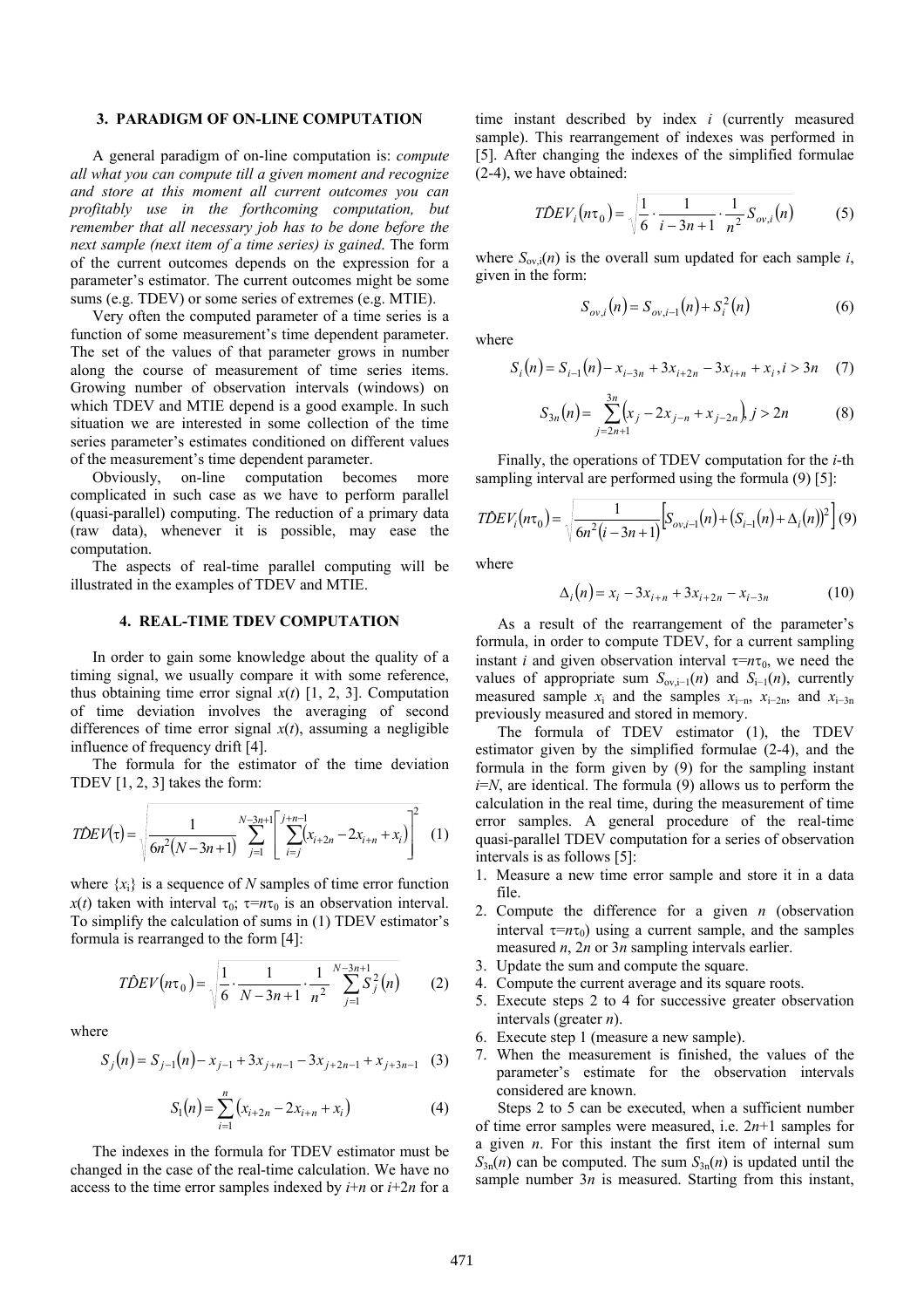the sum  $S_i(n)$  is updated using the samples number *i*−3*n*, *i*−2*n*, *i*−*n*, and *i*, according to (7), and the overall sum  $S_{\text{ov,i}}(n)$ is updated according to (6). When the updating for a given *n* is finished, the conditions for the successive (greater) observation intervals are checked, and necessary operations for the intervals are performed.

An example of the real-time TDEV computation process for the two observation intervals –  $3\tau_0$  and  $5\tau_0$  – is presented in Fig. 1 [5]. The stage of the process after the measurement of the sample number 16 is presented. The overall sum  $S_{\text{ov},i}(3)$  is updated using the samples number 10, 13, and 16. The internal sum  $S_1(3)$  was computed at the early stages of the process and its operator (second difference operator) is not active now. The internal sum *S*1(5) was computed and the overal sum  $S_{\text{ov},i}(5)$  is updated using the samples number 1, 6, 11, and 16.



Fig. 1. Real-time TDEV calculation for the observation intervals  $3\tau_0$  and  $5\tau_0$ , sample number 16 has been measured.

The method of real-time TDEV computation described above was tested in a calculation experiment [5]. The calculations were performed off-line but the on-line work was imitated. Data sequence containing time error samples taken with the sampling interval  $\tau_0=1/30$  s was considered. This sequence, representing white phase noise (WPM) of timing signal, is presented in Fig. 2. The observed quantity was the maximum time spent for calculation within one sampling interval. The goal of the experiment was to test, whether or not, the time of operations performed within one sampling interval (between two successive samples) exceed the length of the sampling interval. We have assumed that this time cannot exceed the length of  $1/30$  s = 33.3... ms.

The computational tests were performed for changing numbers of simultaneously analyzed observation intervals (5, 10, and 20 intervals per decade) from the range between 0.1 s and 1000 s. The longest observation interval was changed from 1 s till 1000 s. The maximum time spent for computation within one sampling interval (maximum between-two-samples-computation time) using a personal computer with Pentium IV 3GHz microprocessor is

presented in Table 1. The values of TDEV estimate computed in the experiment are presented in Fig. 3. The results of tests have proved the ability of real-time TDEV computation performed simultaneously for numerous series of observation intervals (up to 81 simultaneously analyzed observation intervals from the range  $0.1 \text{ s} - 1000 \text{ s}$  were considered).



Fig. 2. WPM time error sequence.



Fig. 3. Time deviation for the WPM time error sequence.

Table 1. The maximum between-two-samples-computation time of real-time TDEV assessment.

| Range of<br>observation<br>intervals [s] | Number of intervals per decade |                          |                          |  |
|------------------------------------------|--------------------------------|--------------------------|--------------------------|--|
|                                          |                                | 10                       | 20                       |  |
|                                          | $t$ -max $[ms]$                | t-max $\lceil ms \rceil$ | t-max $\lceil ms \rceil$ |  |
| $0.1 - 1$                                | 0.18                           | 0.3                      | 0.6                      |  |
| $0.1 - 10$                               | 0.3                            | 0.6                      | 1.2                      |  |
| $0.1 - 100$                              | 0.5                            | 09                       | 1.8                      |  |
| $0.1 - 1000$                             |                                | 13                       | 26                       |  |

#### **5. REAL-TIME MTIE COMPUTATION**

The point estimate of the Maximum Time Interval Error is defined in the international standards as the maximum peak-to-peak variation of a given time error signal within some observation interval [1, 2, 3]. MTIE can be estimated from the formula:

$$
M\hat{I}IE(n\tau_0) = \max_{1 \le k \le N-n} \left( \max_{k \le i \le k+n} x_i - \min_{k \le i \le k+n} x_i \right) \qquad (11)
$$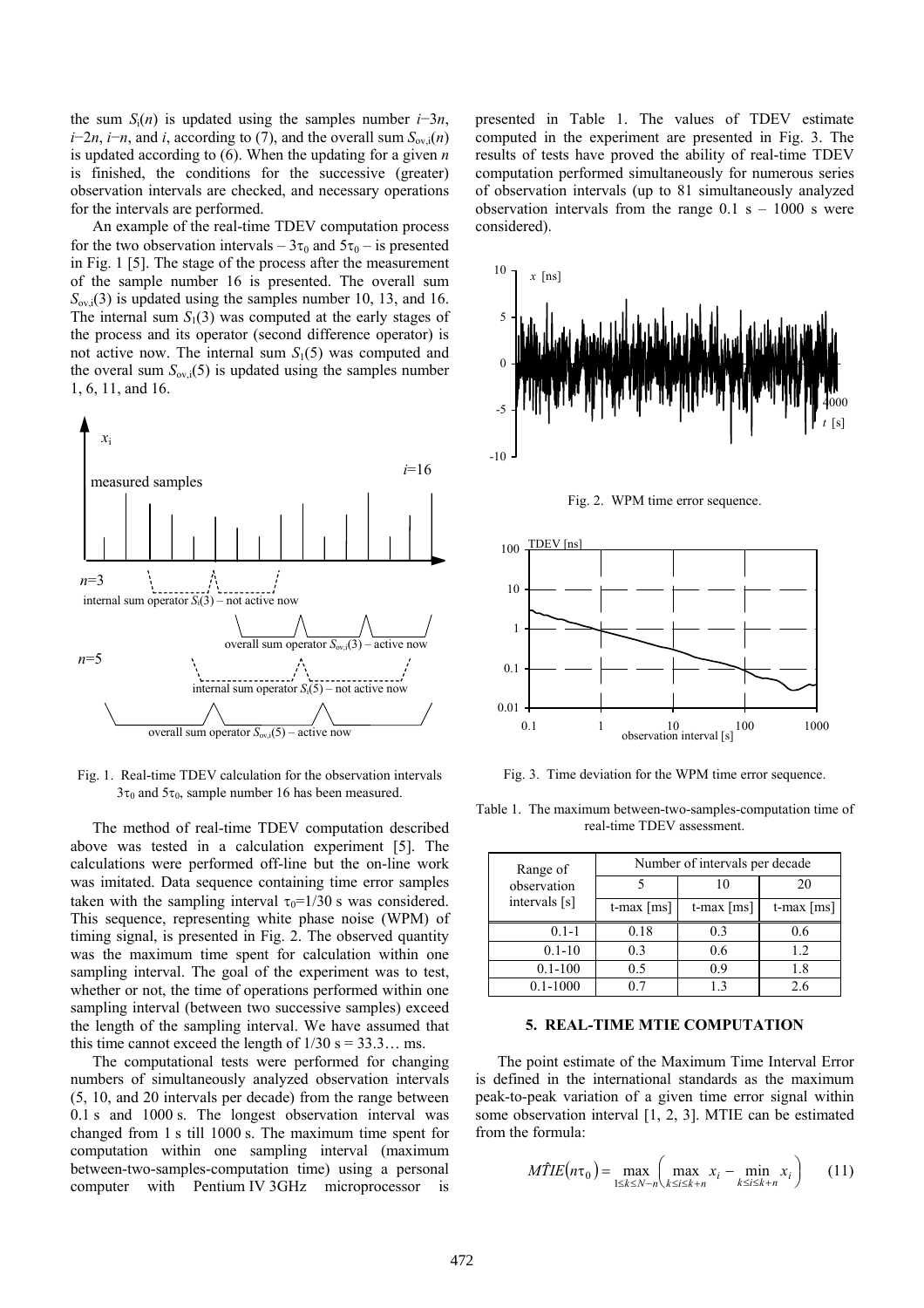where  $\{x_i\}$  is a sequence of *N* samples of time error signal  $x(t)$  taken with sampling interval  $\tau_0$ ,  $\tau = n\tau_0$  is an observation interval, and *n* can change from 1 till *N*–1 depending on the considered values of observation intervals.

Following directly the formula (11) in order to find the estimate of MTIE for the observation interval  $\tau$ , all intervals having the width of  $\tau$ , existing in the sequence of *N* time error samples, must be reviewed. The window having the width of  $\tau = n\tau_0$  and including  $n+1$  samples is set at the beginning of the data sequence  $\{x_i\}$  and then it is shifted with the step of  $\tau_0$  to the end of the sequence. For each window's location the peak-to-peak value of time error in the window is found. The maximum peak-to-peak value found for all existing locations of the window is the value of  $MTIE(\tau)$  estimate. The process of window reviewing does not depend on the data value. The complexity of calculation grows with *n* and therefore the direct method is really time-consuming. The idea of direct search (plain computation) of MTIE is presented in Fig. 4.

The formula of the MTIE estimator allows us to perform the calculation of the parameter in the real-time, during the time error measurement. Therefore we can observe the value of the parameter during the long lasting measurement process. Any possible wrong behavior of the analyzed signal (recognized, if MTIE exceeds the limit) enables applying proper activity of a maintenance team.

A general procedure of the real-time quasi-parallel MTIE calculation for a series of observation intervals is as follows  $[7, 8]$ :

- 1. Measure a new time error sample.
- 2. Compare the new sample with current maximum and minimum.
- 3. If the current window's location is filled out with samples, fix the extremes for this location.
- 4. Check if the current window's location is filled out with samples for the next longer observation interval.
- 5. If so, find the extremes for this location and check the conditions for the next longer observation interval. If no, measure a new sample.
- 6. When the measurement is finished, continue the computation for the remaining locations of each longer observation interval.



Fig. 4. The idea of direct search for MTIE.

The choice of the algorithm suited for the real-time parallel calculation is very important. Because all necessary operations have to be performed in the time period between two successive sampling instants (during the sampling interval  $\tau_0$ ), the calculation algorithm should be time effective – the time of operations performed within one sampling interval must be shorter than the length of the sampling interval. The authors of the paper have adopted and tested three time effective methods for real-time calculations [7, 8]. The principles of one of these methods will be presented below.

The real-time computation using direct search with sequential data reducing (DSDR) method [7] for the first (shortest) observation interval  $\tau_{\min}$  begins with the first measured time error sample. Each new sample measured is compared with current maximum and minimum values, until the first window's location is filled out with the samples. Then the extreme values for this location are fixed. Each successive measured sample creates a new window's location. The extreme samples found for each window's location (indicated by white and black stars for current window's location) create new data sequences with reduced number of items. The items of reduced data sequences are used for the MTIE estimate calculation for the observation intervals longer than  $\tau_{min}$ . The first location of the next longer window is not analyzed until all samples situated in this location are reviewed by the preceding window. The example of computation using the DSDR method is presented in Fig. 5 [7]. Fourteen samples have been measured and the first location of the 8-sample window can be analyzed, because all samples situated in this location have been analyzed by the preceding 6-sample window. The 10-sample window has not been activated yet.





The method presented above was tested similarly as the method of real-time TDEV computation [7, 8]. The calculations were performed for the time error samples taken with the sampling interval  $\tau_0=1/30$  s. Because the data reduction process depends on the data behaviour, different types of time error data were considered. The first data sequence, being the result of the comparison of two oscillators disciplined by the signals from the Global Positioning System (GPS), is presented in Fig. 6. The second data sequence (Fig. 7) was the result of comparison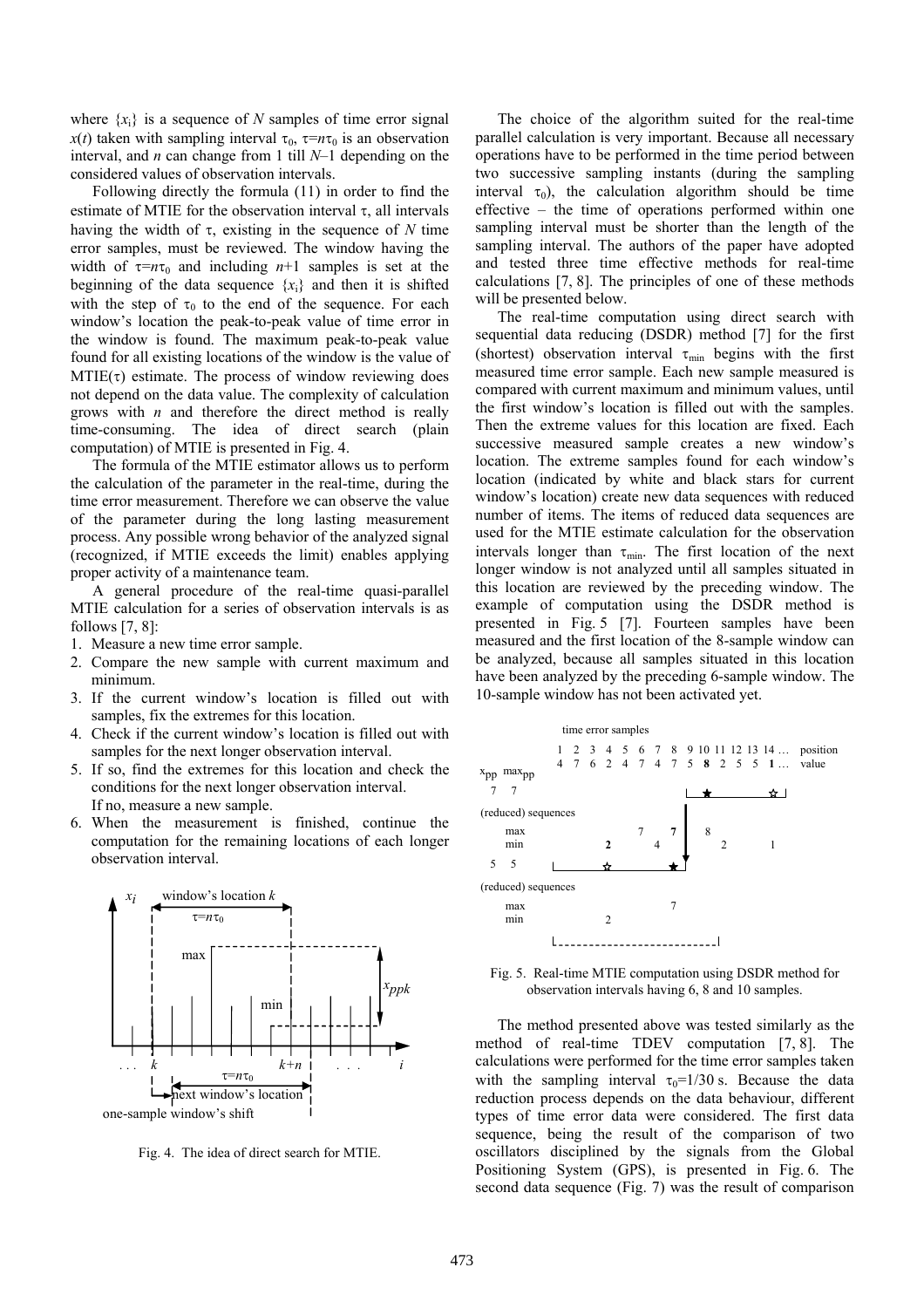of two independent internal oscillators of a timing signal measurement system (MSG). The calculations were performed for 5 observation intervals per decade. The maximum time spent for computation within one sampling interval (maximum between-two-samples-computation time) using two computers – the first with Pentium IV 3 GHz microprocessor and the second with Core 2 Quad 2.83 GHz microprocessor – is presented in Table 2.







Fig. 7. MSG time error sequence.

Table 2. The maximum between-two-samples-computation time of real-time MTIE assessment.

| Range of<br>observation | Pentium IV 3.0 GHz |            | Core 2 Quad 2.83 GHz |            |
|-------------------------|--------------------|------------|----------------------|------------|
|                         | <b>GPS</b>         | <b>MSG</b> | <b>GPS</b>           | <b>MSG</b> |
| intervals [s]           | t-max              | t-max      | t-max                | t-max      |
|                         | [ms]               | [ms]       | [ms]                 | [ms]       |
| $0.1 - 1$               | 2.2                | 2.7        |                      |            |
| $0.1 - 10$              | 4.4                | 7.1        |                      |            |
| $0.1 - 100$             | 7.7                | 24.7       | 4.4                  | 10.4       |
| $0.1 - 1000$            | 11.0               | 54.9       | 5.5                  | 21.4       |

The results of tests have showed very good performance of the method for narrow ranges of the observation intervals  $(0.1 \text{ s} - 1 \text{ s and } 0.1 \text{ s} - 10 \text{ s})$ . If the data sequence is affected by monotonic changes (being result of frequency difference, as for the MSG sequence), the between-two-samplescomputation-time for the computer with older microprocessor may exceed the sampling interval, especially for wider range of observation intervals considered simultaneously. Application of the computer with modern microprocessor (computations were performed for wider ranges of observation intervals only) brought very good results for this range of observation intervals – the observed time was shorter than the sampling interval considered. The results of the MTIE estimate computation for both data sequences considered are presented in Fig. 8 and 9.



Fig. 8. MTIE for the GPS time error sequence.



Fig. 9. MTIE for the MSG time error sequence.

## **6. CONCLUSIONS**

The real-time calculation of some number of parameters appears to be challenging task. The ability of real-time computation depends on the several conditions: number and length of the observation intervals considered, computational power of the measurement equipment, computation method applied, and time error data behavior. Therefore we should make the algorithm of computation as effective as possible.

The results of the experimental tests presented in the paper have proved the ability of the real-time computation of the time deviation and the Maximum Time Interval Error. The computation complexity of the time deviation does not depend on the length of observation interval; the number of observation intervals considered is the only limiting factor. The behavior of the time error data may influence on the time of MTIE computation within one sampling interval, especially for long observation intervals. Application of fast computation equipment or limitation of considered range of observation intervals simultaneously analyzed may be necessary in such a case. Both parameters considered can be computed in the real time, simultaneously for the series of observation intervals in the course of the time error measurement process performed with the sampling interval  $\tau_0$ =1/30 s often used in the telecommunication applications.